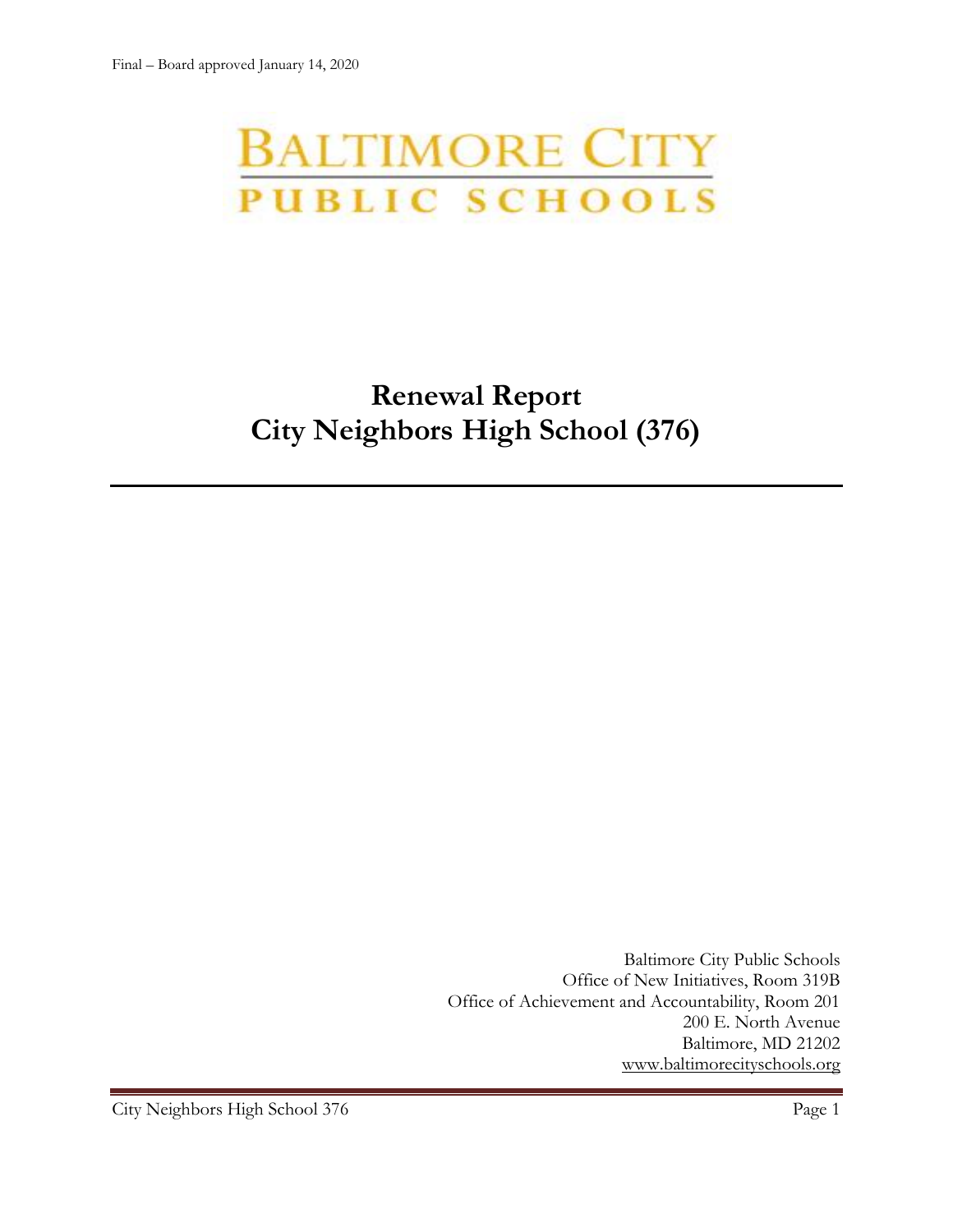## **REPORT INTRODUCTION**

## **Purpose of the Report**

The renewal report is a summary of findings and a resulting recommendation regarding renewal of the charter or contract for an operator-run school. To inform this recommendation, Baltimore City Public Schools collects and analyzes documentation including the school's renewal application, and an evaluation of the school's performance based on the renewal rubric, the School Effectiveness Review (SER) performed on site at each school and consideration of all other relevant information.

City Schools' renewal criteria are based on state law (§ 9-101, *et seq*., MD. CODE ANN., EDUC.) and Baltimore City Board of School Commissioners' policy IHBJ and associated administrative regulations (IHBJ-RA and JFA-RA). The Board's policy requires that schools up for renewal be evaluated on multiple measures including, but not limited to, the following:

- **Student achievement**, constituting at least 50 percent of the renewal score and including measures such as schoolwide performance on state assessments, College and Career Readiness (for schools with high school grades), academic programming for special student populations, and a school's fidelity to its charter
- **School climate** (chronic absence, suspensions, enrollment trends, school choice data, and school survey results from parents, teachers, and students)
- **Financial management and governance** (annual audits, school budget submissions, grants management, board documentation; compliance/adherence with federal, state, and local laws, rules, and regulations)
- An overall finding of not effective in any of the key areas (Student Achievement, School Climate, or Financial Management/Governance) may be the basis of a non-renewal decision.

The renewal process is a component of City Schools' annual review of its school portfolio, designed to ensure that students and families across the district have access to school options that meet their interests and needs. In 2011, City Schools formed the Renewal Stakeholders Working Group (composed of school operators from a range of school types, Supporting Public Schools of Choice, and the Maryland Charter School Network) to develop a methodology for evaluating the performance of operator-run schools. The result: a fair, transparent, and rigorous renewal framework that reflects schools' unique nature and innovative contributions to student achievement, used for the first time in the 2012-13 school year, and a process for reviewing and updating the framework each year.

At the conclusion of each year's renewal cycle, staff engages operators and other key stakeholders in a review of the process to identify areas for improvement that could be addressed while still maintaining a level of predictability for schools up for renewal in the following year. Key changes made to the framework as a result of this most recent review include the following:

• For the PARCC Growth measure, schools' growth was determined by using the state growth percentile. In previous years, the Baltimore City's growth percentile was used to determine growth rates. For rating purposes, schools' growth rates continue to be compared only to other Baltimore City schools with the same tested grade bands.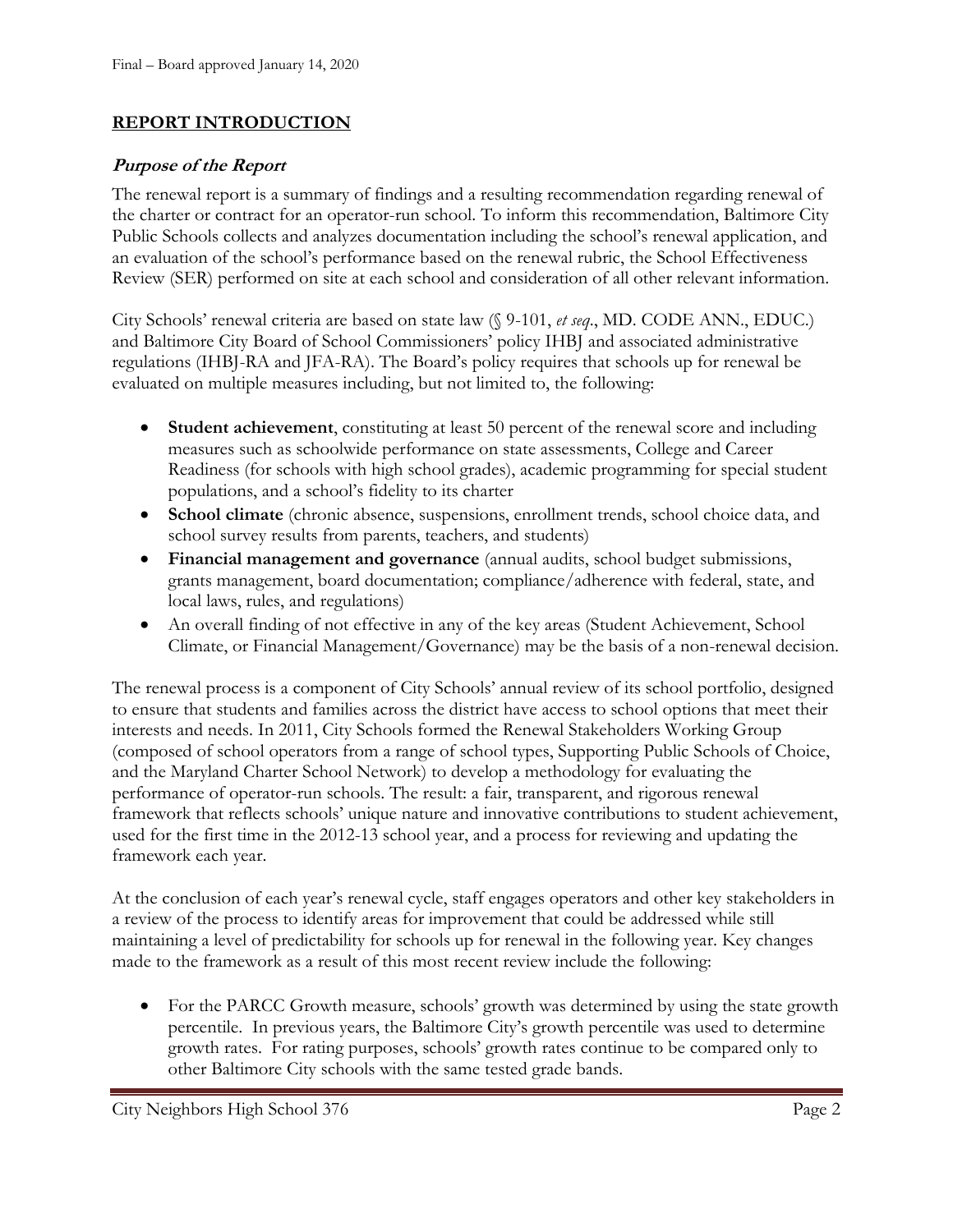- A new measure, Effective Programming for All Student Racial/Ethnic Groups, was added to the renewal rubric for schools with sufficient diversity in their student bodies for a meaningful comparison. The measure considers whether schools are providing quality programming for students in different student groups by examining instructional approaches and processes in place, schools' use of data to identify differences in achievement among student groups, and the success of schools in addressing these differences. Previously, these factors were considered as part of the Fidelity to Charter/Overall Application measure.
- Parent satisfaction survey ratings are based on an absolute scale. In previous years, schools were ranked against other schools in their grade band to determine parent satisfaction ratings.
- Selective high schools that use PARCC scores as part of their entrance criteria are not included in comparison groups for the PARCC Absolute rubric measure.

## *The Process*

The review process has the following components:

- Renewal rubric (includes data from standardized assessments and school surveys)
- Application for renewal
- Data tables prepared by City Schools
- School Effectiveness Review

The process starts with a review by the Charter and Operator-led Advisory Board, whose members represent foundations, nonprofit organizations, school choice advocates, school operators, and district representatives; and whose function is to provide advice to the CEO on renewal and other issues as they relate to operator-led schools. In performing its review, the Advisory Board looks at all data and information, both quantitative and qualitative, to make sound recommendations to the CEO. After its review of the components above, the Advisory Board makes recommendations to City Schools' CEO on whether charters or contracts should be renewed. The CEO considers the recommendations and the quantitative and qualitative review, and then makes her own recommendation to the Board. In some instances, the nature or severity of an issue raised during the renewal process is serious enough to give it extra weight in formulating the renewal recommendation and, ultimately, the renewal decision, especially in instances where the issue affects the wellbeing of students, staff, or the district as a whole. For the Financial Management/Governance section, a rating of not effective in any one of the three elements that make up that section results in a rating of not effective for the entire section.

According to Board policy, City Schools may determine that a public charter school is eligible for an eight-year contract term, five-year contract term, three-year contract term, or nonrenewal. The eightyear renewal term is an option based on the updated Public Charter School Policy IHBJ, adopted by the Board in September 2019. The policy allows the Board to consider an eight-year term for schools that have "two or more consecutive full renewals, including demonstrating quality programming for all student groups" and that have met the standard for a five-year renewal in the year of the latest review. The ultimate decision on all operator renewals rests with the Board, which considers the recommendations and rationale of the CEO, the operator renewal report, testimony

City Neighbors High School 376 Page 3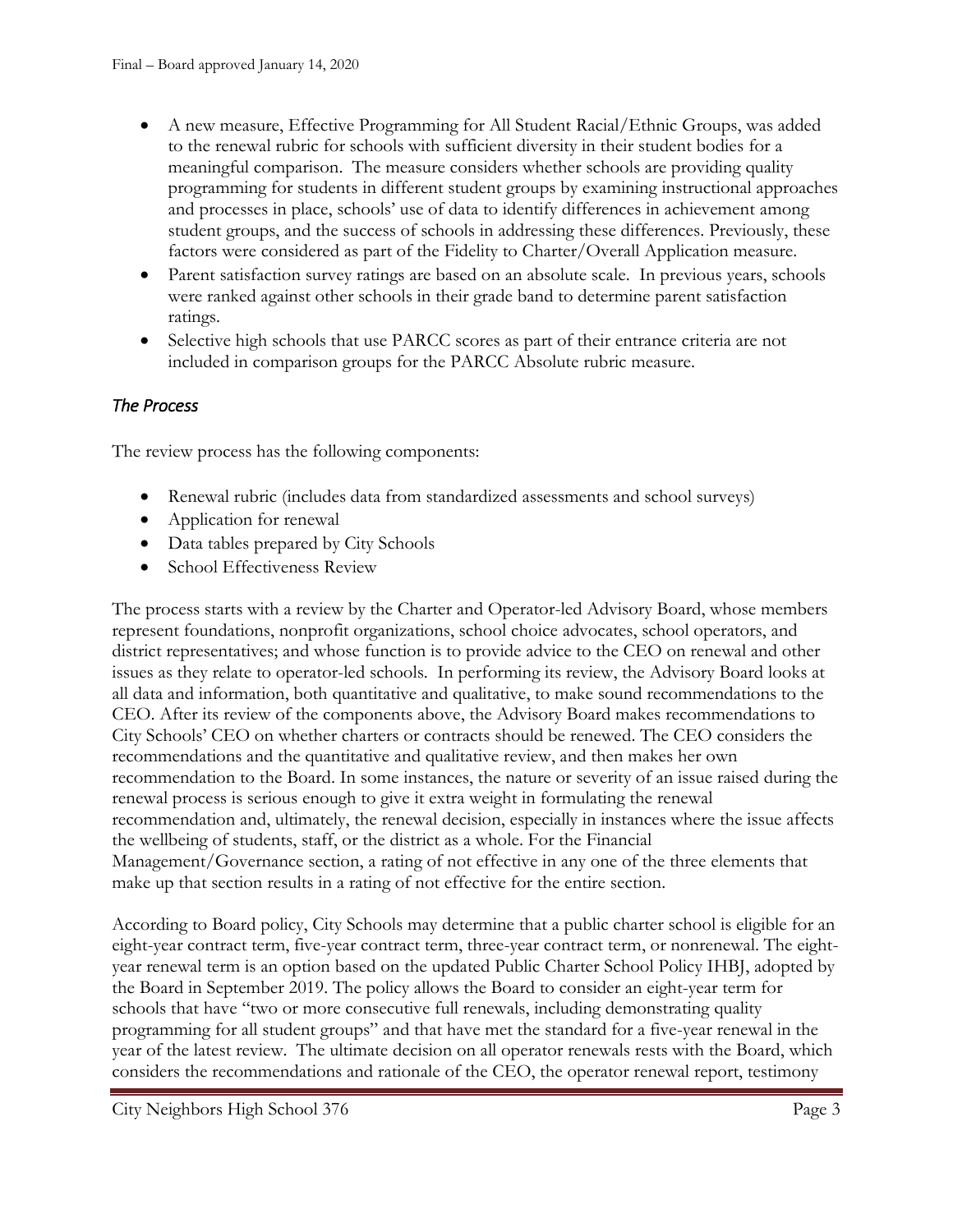given at public Board meetings and work sessions, the contents of the official record and the factors listed in policy IHBJ and administrative regulation IHBJ-RA for charter schools, and policy FCA and administrative regulation FCA-RA for non-charter schools.

| <b>Actions</b>                                                                                               | Timeline                  |
|--------------------------------------------------------------------------------------------------------------|---------------------------|
| Schools submit renewal applications                                                                          | September 5, 2019         |
| Charter and Operator-led Advisory Board reviews renewal<br>applications and makes recommendations to the CEO | September to October 2019 |
| District presents recommendations to Board at public meeting                                                 | November 12, 2019         |
| Opportunity for operator to provide oral testimony to Board in a<br>meeting open to the public               | December 5, 2019          |
| Board votes on renewal recommendations                                                                       | January 14, 2020          |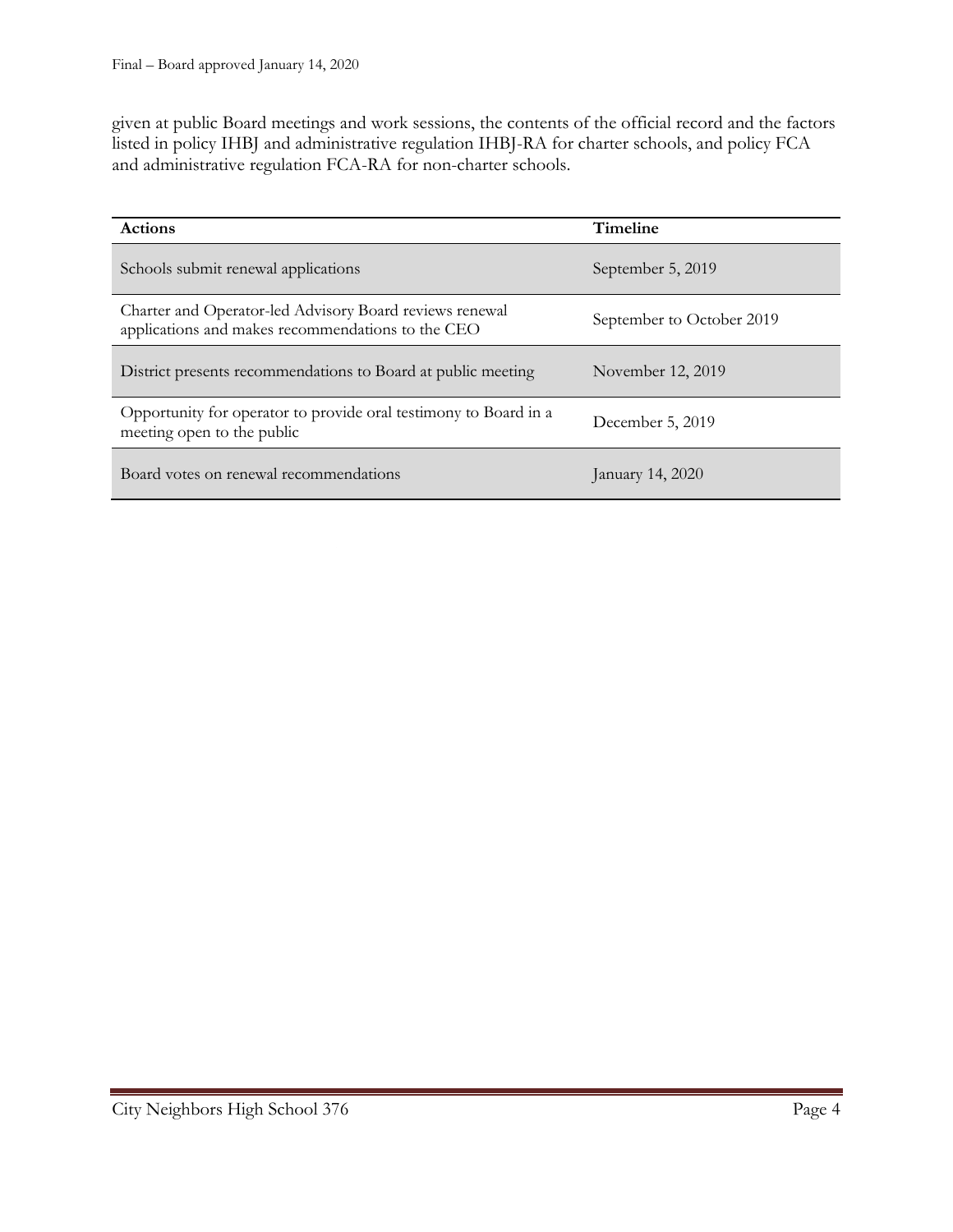## *City Neighbors High School (#376)*

*Operator*: City Neighbors High School, Inc. *Configuration*: High *Type*: Charter *Enrollment*: 418<sup>1</sup>

## Recommendation

*5-year renewal*

## Renewal summary

| Category                                                                           | Finding                 |
|------------------------------------------------------------------------------------|-------------------------|
| Is the school an academic success? (min. 50% weight)                               | Effective               |
| Does the school have a strong school climate?                                      | <b>Highly Effective</b> |
| Has the school followed sufficient financial management<br>practices? <sup>2</sup> | Meets<br>Expectations   |
| Has the school followed sufficient governance practices?                           | Effective               |

## **Discussion**

On January 14, 2020, the Baltimore City Board of School Commissioners voted to renew the contract with City Neighbors High School, Inc. to operate City Neighbors High School for a fiveyear term running from July 1, 2020 to June 30, 2025.

The school was rated effective in Academics, highly effective in Climate and meets expectations/effective in Financial Management/Governance.

In PARCC achievement trend, which assess changes in school-level achievement over time, the school was rated highly effective in both ELA 10 (94th percentile overall) and Algebra I (91st percentile overall). For PARCC absolute performance, schools are compared to a Poverty Index (PI) group, made up of schools with similar levels of annual household income within the same grade band because absolute performance is highly correlated with household income. The school was rated developing in PARCC absolute performance in ELA 10 (50th percentile in its PI group, with a mean scale score of 703) and in Algebra I (50th percentile in its PI group, with a mean scale score of 713). The school was rated effective in 4-year Cohort Graduation Rate with 89% of seniors

l <sup>1</sup> Total enrollment counts reflect the MSDE official enrollment file for grades k-12, which includes students enrolled on September 30 each year. This file is verified by MSDE prior to becoming the official enrollment count for the year. <sup>2</sup> Financial management considers a review of the operator's audits over the contract term. "Meets expectations" is the highest rating available, followed by "Developing" and "Does not meet expectations".

City Neighbors High School 376 Page 5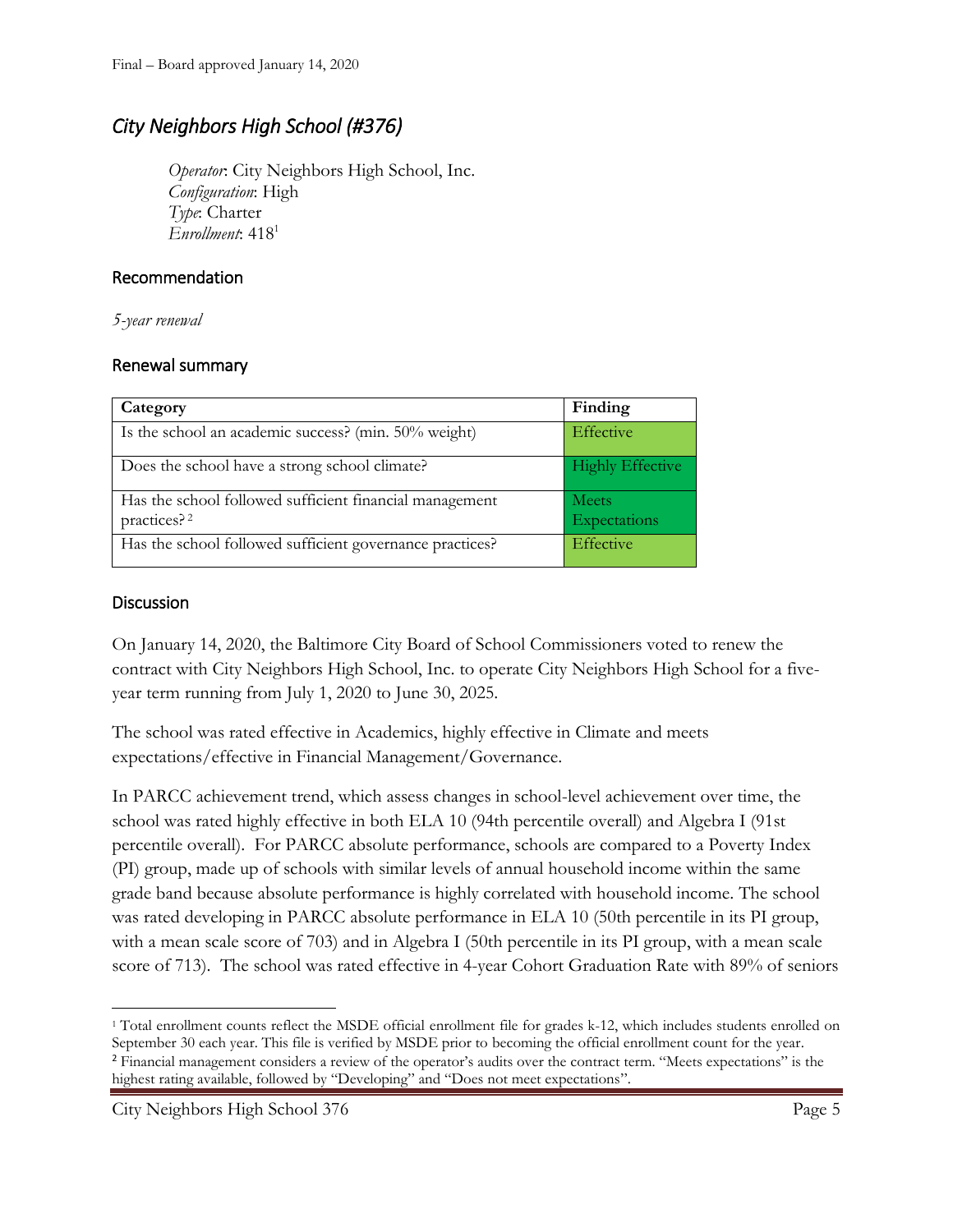in 2018 graduating within four years of entry to high school. The school was rated highly effective in Fidelity to Charter/Application Overall, indicating that "the school has fully implemented the mission expressed in its charter application and the mission is clear to all stakeholders" and that there is "evidence that the school is gathering data to assess its efficacy and has effectively addressed any challenges evident in the data, particularly in the areas of enrollment, student attendance, dropout rates, attrition and student choice data/school demand." The school was rated developing in Effective Programming for All Student Racial/Ethnic Groups, a new measure added to the renewal rubric in 2019-20 which used to be considered as part of the Fidelity to Charter/Overall Application measure. Evidence shows that the school is "making progress in delivering quality programming for all student racial/ethnic groups, and is aware of its data for these groups." The school has "implemented some instructional approaches, processes and practices," such as monitoring disaggregated student data, offering some culturally relevant projects to students, and being mindful of its student body in recruitment of teachers and staff, although "these strategies have not yet been proven effective" as shown in low absolute performance and proficiency across student groups. While gaps between groups are small, the school must focus on continuing to develop strategies and practices that will lead to growth in achievement among all student groups while keeping gaps small.

The school was rated highly effective in Cohort Retention, which measures the percentage of students who stay at the school at least two years after their initial entry over time. The school was rated highly effective in the Vision and Engagement measure from the School Effectiveness Review, which measures the extent to which the school provides a safe and supportive learning environment, cultivates open communication and decision-making with the school community, and establishes a school culture that embraces community diversity. The school was rated Effective in Programming for Students with Disabilities, a measure that evaluates whether the school is exhibiting a trajectory for growth for students with disabilities, is aware of its data for this subgroup, and has effectively and consistently implemented processes, interventions, and strategies to support student outcomes in this area.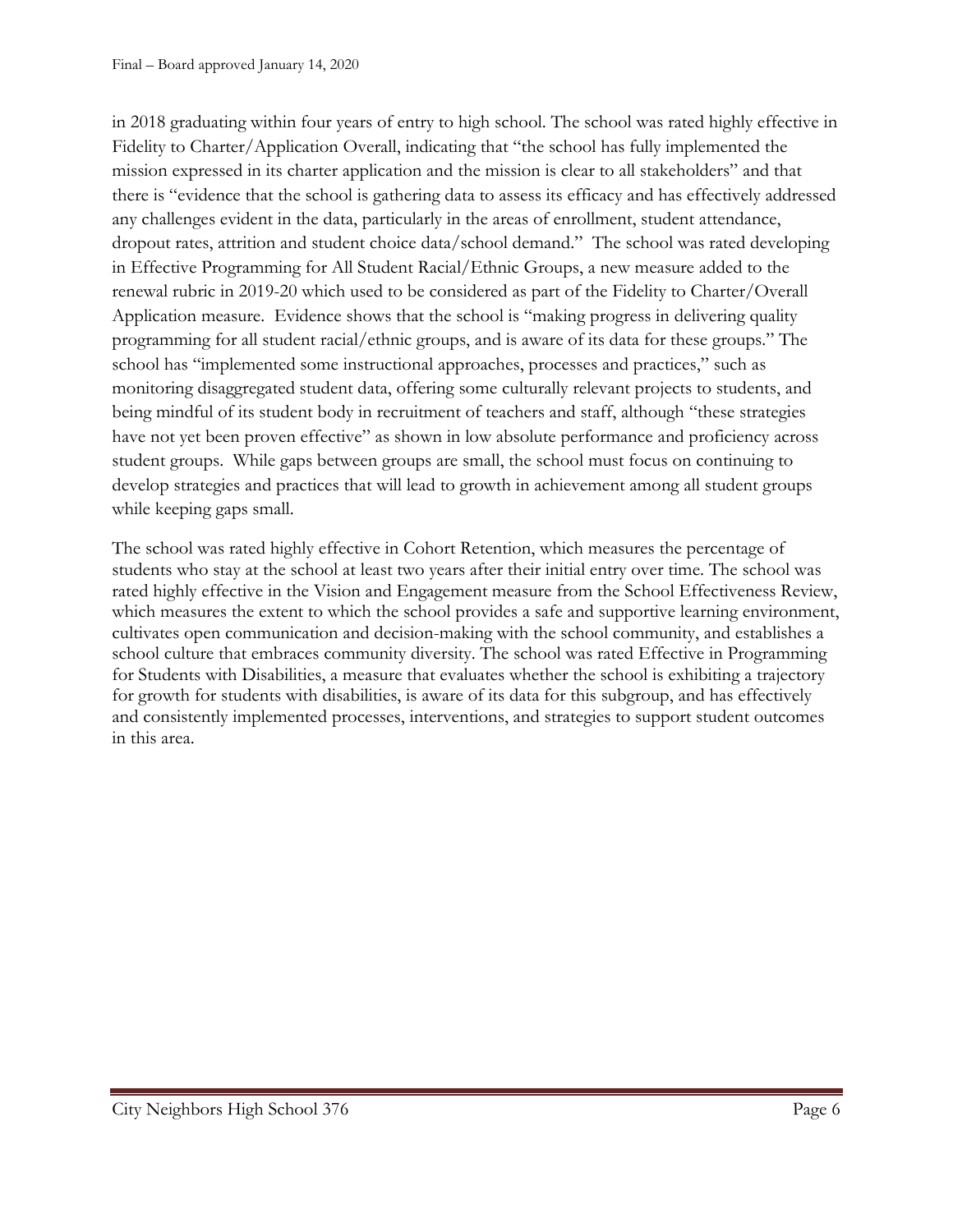## Findings (high school rubric)

| Sub-Category                                                                   | <b>Renewal Metric</b>                                                                                                                                                                                                                                                                                                                                                                                                                                                                                                                                                                  | <b>City Schools Rating</b> |
|--------------------------------------------------------------------------------|----------------------------------------------------------------------------------------------------------------------------------------------------------------------------------------------------------------------------------------------------------------------------------------------------------------------------------------------------------------------------------------------------------------------------------------------------------------------------------------------------------------------------------------------------------------------------------------|----------------------------|
| 1.1 Absolute Student                                                           | Average Mean Scale Score PARCC Algebra 1                                                                                                                                                                                                                                                                                                                                                                                                                                                                                                                                               | <b>Developing</b>          |
| Achievement                                                                    | Average Mean Scale Score PARCC ELA 10                                                                                                                                                                                                                                                                                                                                                                                                                                                                                                                                                  | <b>Developing</b>          |
| 1.2 Student Achievement                                                        | Trend in Average Mean Scale Score PARCC<br>Algebra 1                                                                                                                                                                                                                                                                                                                                                                                                                                                                                                                                   | <b>Highly Effective</b>    |
| Trend                                                                          | Trend in Average Mean Scale Score PARCC<br>ELA <sub>10</sub>                                                                                                                                                                                                                                                                                                                                                                                                                                                                                                                           | <b>Highly Effective</b>    |
| 1.3 College and Career<br><b>Readiness</b>                                     | Participation, success, and college enrollment                                                                                                                                                                                                                                                                                                                                                                                                                                                                                                                                         | <b>Not Effective</b>       |
| 1.4 Fidelity to<br>Charter/Application<br>Overall                              | The extent to which the school has fully<br>implemented the mission expressed in its<br>charter application and this mission is clear to<br>all stakeholders. The extent to which the<br>school has delivered high quality<br>programming for all student subgroups. The<br>extent to which the school is gathering data<br>to assess its efficacy and has effectively<br>addressed any challenges evident in the data,<br>particularly in the areas of subgroup<br>performance, enrollment, student attendance,<br>dropout rates, attrition and student choice<br>data/school demand. | <b>Highly Effective</b>    |
| 1.5 Effective Programming<br>for All Student<br>Racial/Ethnic Groups           | The extent to which the school has provided high<br>quality programming for students in all<br>racial/ethnic groups. The extent to which the<br>school has instructional approaches, processes<br>and practices in place that seek to ensure students<br>in all groups achieve and to address gaps in<br>achievement between student groups.                                                                                                                                                                                                                                           | <b>Developing</b>          |
| <b>1.6 Student Graduation</b><br>Rate: 4-year Cohort<br><b>Graduation Rate</b> | Percent of diploma-track students who graduated<br>from City Schools in 2017-18 with the cohort that<br>entered in school year 2014-15 with a regular<br>Maryland High School Diploma.                                                                                                                                                                                                                                                                                                                                                                                                 | <b>Effective</b>           |
|                                                                                | <b>Academics Overall Rating</b>                                                                                                                                                                                                                                                                                                                                                                                                                                                                                                                                                        | <b>Effective</b>           |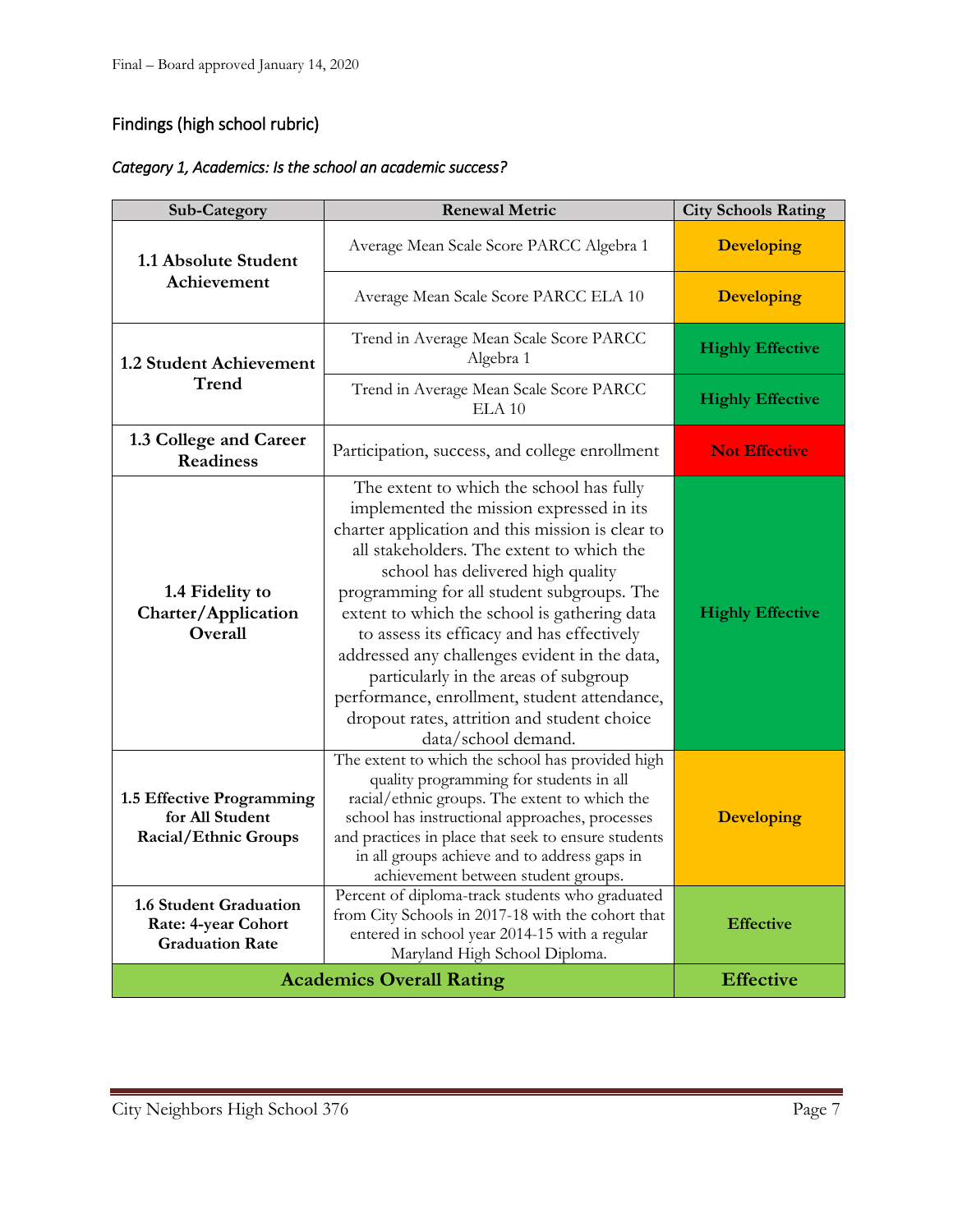|  |  | Category 2, Climate: Does the school have a strong climate? |
|--|--|-------------------------------------------------------------|
|--|--|-------------------------------------------------------------|

| Sub-Category                                                                    | <b>Renewal Metric</b>                                                                                                                                                                                                                                                                                                                                                                                                                                                                       | <b>City Schools Rating</b> |
|---------------------------------------------------------------------------------|---------------------------------------------------------------------------------------------------------------------------------------------------------------------------------------------------------------------------------------------------------------------------------------------------------------------------------------------------------------------------------------------------------------------------------------------------------------------------------------------|----------------------------|
| 2.1 SER, Highly<br><b>Effective Instruction</b>                                 | School Effectiveness Review Score - Highly<br><b>Effective Instruction</b>                                                                                                                                                                                                                                                                                                                                                                                                                  | <b>Effective</b>           |
| 2.2 SER, Talented<br>People                                                     | School Effectiveness Review Score - Talented<br>People                                                                                                                                                                                                                                                                                                                                                                                                                                      | <b>Highly Effective</b>    |
| 2.3 SER, Vision and<br>Engagement                                               | School Effectiveness Review Score - Vision and<br>Engagement                                                                                                                                                                                                                                                                                                                                                                                                                                | <b>Highly Effective</b>    |
|                                                                                 | Staff: School Survey Staff Rating                                                                                                                                                                                                                                                                                                                                                                                                                                                           | <b>Highly Effective</b>    |
| 2.4 Parent, Staff and<br><b>Student Satisfaction</b>                            | Students: School Survey Student Rating                                                                                                                                                                                                                                                                                                                                                                                                                                                      | <b>Highly Effective</b>    |
|                                                                                 | Parents: School Survey Parent Rating                                                                                                                                                                                                                                                                                                                                                                                                                                                        | <b>Highly Effective</b>    |
| 2.5 Cohort Retention                                                            | <b>Cohort Retention Rating</b>                                                                                                                                                                                                                                                                                                                                                                                                                                                              | <b>Highly Effective</b>    |
| 2.6 Student<br>Attendance, Chronic<br>Absence                                   | The extent to which the school aware of its<br>chronic absence data, has strong processes in place<br>to identify root causes and provide supports to<br>families, and has implemented effective strategies<br>that have kept chronic absence low over the course<br>of the contract or have made significant reductions<br>in chronic absence rates over time.                                                                                                                             | <b>Effective</b>           |
| 2.7 Suspensions                                                                 | The extent to which the school aware of its<br>suspension data, has positive behavior<br>interventions in place, and has implemented<br>effective strategies that have kept suspensions low<br>over the course of the contract or has resulted in<br>significant decreases over time.                                                                                                                                                                                                       | <b>Effective</b>           |
| 2.8 Effective<br>Programming for<br><b>Students with</b><br><b>Disabilities</b> | The extent to which the school has a demonstrated<br>a strong trajectory of growth, is aware of its data<br>and responsibilities to students with disabilities,<br>does not have any gaps or has decreased gaps in<br>the data as it relates to performance and climate<br>metrics for students with disabilities over time, and<br>has effectively and consistently implemented<br>processes, interventions and strategies to support<br>student outcomes over the course of the contract. | <b>Effective</b>           |
|                                                                                 | <b>Climate Overall Rating</b>                                                                                                                                                                                                                                                                                                                                                                                                                                                               | <b>Highly Effective</b>    |